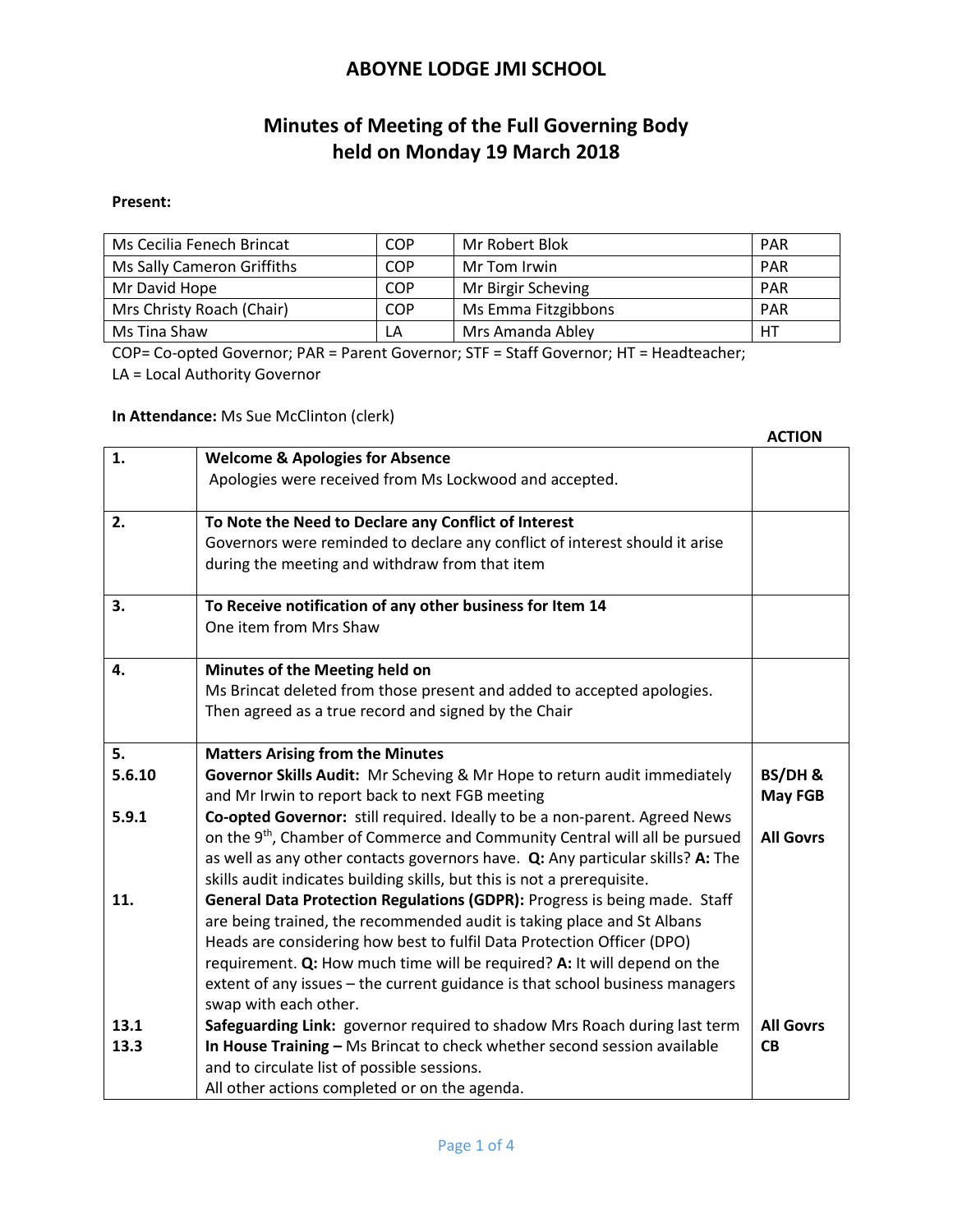| 6. | <b>Report from School Improvement Committee</b>                                                                                                                                                                                                                                                                                                                                                                                                                                                                                                                                                                                                                                                                                                                                                                                                                                                                                                                                                                                                                                                                                                                                                                                                                                                                                                                                                                                                                                                                                                                                                                                                                                                                                                                                                                                                                                                                                                                        |  |
|----|------------------------------------------------------------------------------------------------------------------------------------------------------------------------------------------------------------------------------------------------------------------------------------------------------------------------------------------------------------------------------------------------------------------------------------------------------------------------------------------------------------------------------------------------------------------------------------------------------------------------------------------------------------------------------------------------------------------------------------------------------------------------------------------------------------------------------------------------------------------------------------------------------------------------------------------------------------------------------------------------------------------------------------------------------------------------------------------------------------------------------------------------------------------------------------------------------------------------------------------------------------------------------------------------------------------------------------------------------------------------------------------------------------------------------------------------------------------------------------------------------------------------------------------------------------------------------------------------------------------------------------------------------------------------------------------------------------------------------------------------------------------------------------------------------------------------------------------------------------------------------------------------------------------------------------------------------------------------|--|
|    | Scheduled to meet next on 29 June 2018                                                                                                                                                                                                                                                                                                                                                                                                                                                                                                                                                                                                                                                                                                                                                                                                                                                                                                                                                                                                                                                                                                                                                                                                                                                                                                                                                                                                                                                                                                                                                                                                                                                                                                                                                                                                                                                                                                                                 |  |
|    |                                                                                                                                                                                                                                                                                                                                                                                                                                                                                                                                                                                                                                                                                                                                                                                                                                                                                                                                                                                                                                                                                                                                                                                                                                                                                                                                                                                                                                                                                                                                                                                                                                                                                                                                                                                                                                                                                                                                                                        |  |
| 7. | <b>Report from Resources Committee</b><br>The minutes of the meeting held on 9 March had been made available in<br>advance and were noted. Business included budget & financial monitoring,<br>premises & security, staffing, health & safety & nursery. The chair<br>highlighted:<br>Mr Blok is progressing the establishment of a charitable foundation<br>so any donations can be gift aided. There will be two governor and<br>two staff trustees. News on the 9 <sup>th</sup> will remind parents about the<br>donation request. Q: How quickly will the foundation be set up? A:<br>Aiming for September. Q: How much do you anticipate donations<br>will raise? A: About £2k per term, but only requested twice this year.<br>Balancing the budget at the end of this year will be difficult. And the<br>$\bullet$<br>2018/19 budget is challenging. The school's budget share has gone<br>down £50k and costs are increasing. The draft budget will be<br>reviewed as soon as yearend is complete. Q: Will the new building<br>reduce costs? A: Possibly and possibilities for increased revenue, but<br>will not be until 2020/21 and insufficiently significant. Q: What<br>happens if there is a deficit? A: A school is not legally allowed to have<br>a deficit budget.<br>13 nursery offers have been made, but historically not all offers<br>$\bullet$<br>taken up. Continue to keep viability under review.<br>Priority School Building Programme (PSBP) Update: Heard today<br>$\bullet$<br>that funding has been approved for the project. Tenders will be<br>sought in April. It was noted that other building issues that come up<br>meantime are the school's responsibility - kitchen roof repaired. An<br>update will be sent to parents after Easter<br>Performance & Appraisal Policy: Agreed that Pay Committee will be<br>replaced by Resources Committee in the Performance and Appraisal<br>Policy agreed by FGB at the January meeting. |  |
| 8. | <b>Headteacher's Report</b><br>The Head's 6 month review of the School Development Plan (SDP) had been<br>made available in advance. In the report and at the meeting, the Head<br>outlined the rationale for each of the three priorities - to develop and<br>embed the Aboyne (AL) Curriculum, to develop maths mastery across the<br>school and to continue to develop the wellbeing of staff and pupils,<br>particularly looking at expectations of behaviour - and she reported on good<br>progress:<br>Aboyne Curriculum: the circulated teachers' planning sheet illustrated how<br>the four key drivers (the arts, cultural diversity, and sustainability & growth<br>mindset) are incorporated into all topics. This cross curricular approach is<br>also reflected in the JARV (annual review with School Improvement Partner)<br>priorities which is affirming.                                                                                                                                                                                                                                                                                                                                                                                                                                                                                                                                                                                                                                                                                                                                                                                                                                                                                                                                                                                                                                                                                             |  |
|    | Q: What is happening about the artsmark? A: On track and will be written up                                                                                                                                                                                                                                                                                                                                                                                                                                                                                                                                                                                                                                                                                                                                                                                                                                                                                                                                                                                                                                                                                                                                                                                                                                                                                                                                                                                                                                                                                                                                                                                                                                                                                                                                                                                                                                                                                            |  |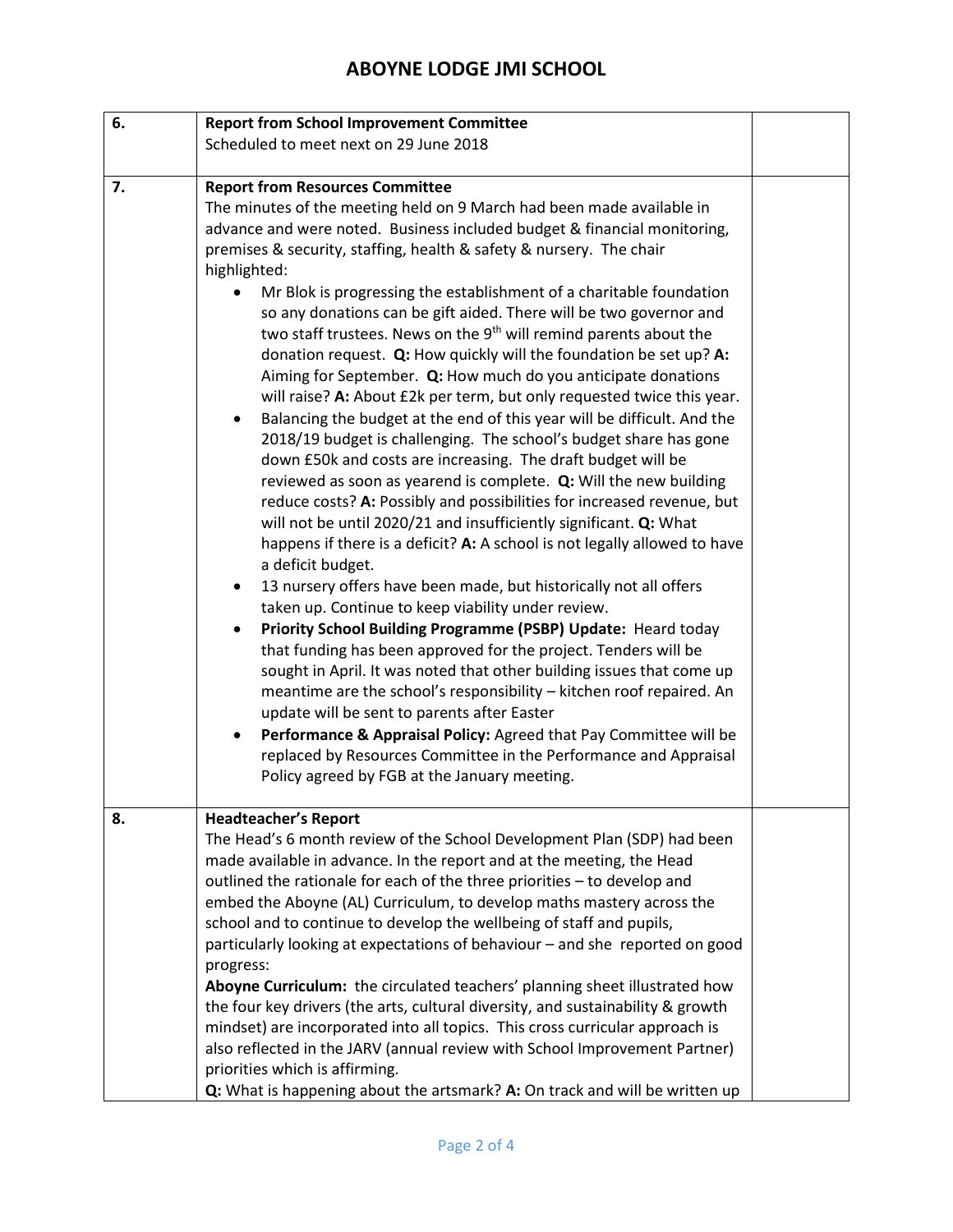|     | after training on how best to present the material. The Head will check if     |  |
|-----|--------------------------------------------------------------------------------|--|
|     | parents' offers of support have been taken up. Q: What makes AL's drivers      |  |
|     | different from other schools? A: Drivers build on approaches already           |  |
|     | embedded in the school and which reflect its values eg arts always been well   |  |
|     | developed across the curriculum, school used as an exemplar for growth         |  |
|     | mindset, cultural diversity identified because of monoculture of AL. Endorsed  |  |
|     | by Ms Brincat who attended the staff day. Q: How long will these drivers be    |  |
|     | in place? A: Reviewed every three years, unless further external changes.      |  |
|     | Maths Mastery: All actions complete and examples of monitoring sheets          |  |
|     | shared with governors. The school has moved away from drop ins and a           |  |
|     | formal teaching observation to learning walks, book checks & talking to        |  |
|     | children. Again, the school's change in its approach to assessing teaching     |  |
|     | and learning is affirmed by a proposed similar approach in the forthcoming     |  |
|     | JARV. The move to learning walks, checking books & talking to children has     |  |
|     | proved to be a successful way of determining maths learning.                   |  |
|     | Q: How does the approach help higher and lower attaining children? A: The      |  |
|     | head explained the focus now on deepening understanding rather than            |  |
|     | extending knowledge to a higher level. Use different strategies to involve all |  |
|     | children. Q: Do children challenge themselves? A: Yes, and endorsed by         |  |
|     | experience of chair when she visited and spoke to children from different      |  |
|     | year groups. Maths progress in the autumn was good and hope that pupil         |  |
|     | progress meeting this term will show sustained improvement.                    |  |
|     | Behaviour: a year on, there is greater understanding throughout school         |  |
|     | about behaviour approaches. All children are clear about their rights to       |  |
|     | learn, to be safe & to be treated with respect. Strategies have been reviewed  |  |
|     | and there is much improvement. All staff have completed anti-bullying          |  |
|     | training. Good behaviour book shared with governors. Q: Do we still have       |  |
|     | PALS? A: Yes, to be relaunched soon. Q: Is there now more transparency re      |  |
|     | approaches to behaviour A: Yes, all have now been trained in STEPS             |  |
|     | approach to behaviour whereas before only some teachers had. Q: Have           |  |
|     | parents been briefed about behaviour guidelines? A: Involved in focus          |  |
|     | groups, staff & children updated and parents next.                             |  |
|     | The head was thanked for her report,                                           |  |
|     |                                                                                |  |
| 9.  | <b>Parent Survey</b>                                                           |  |
|     | The recent parent survey via survey monkey elicited a higher response than     |  |
|     | previously - 128 responses and much commentary. Mr Irwin is in the             |  |
|     | process of analysing the responses, but gave an initial overview to governors. |  |
|     | Overall there was a high level of satisfaction expressed and no surprises, but |  |
|     | further analysis will be carried out including analysing the commentary. SIC   |  |
|     | will have the item on the agenda of its next meeting - possibly an earlier     |  |
|     | meeting than 29 June to review the outcomes of the staff and pupil surveys     |  |
|     | too. Communication with parents will follow thereafter.                        |  |
| 10. | <b>Safeguarding Update &amp; Discussion</b><br>None                            |  |
|     |                                                                                |  |
| 11. | <b>Academy Update</b><br>None                                                  |  |
|     |                                                                                |  |